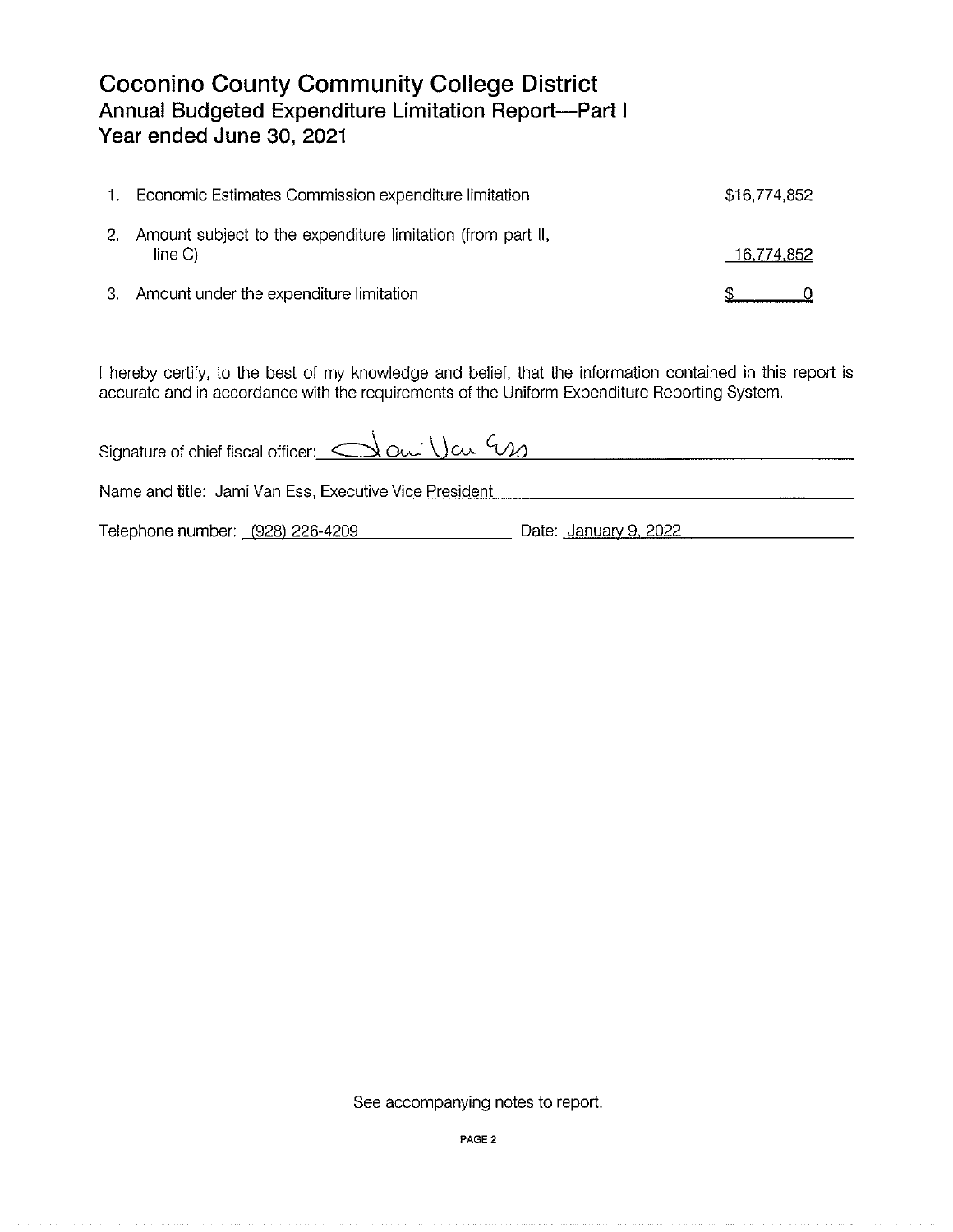# **Coconino County Community College District Annual Budgeted Expenditure Limitation Report-Part II Year ended June 30, 2021**

|                                                                                                                        | <b>Current funds</b><br>Unrestricted |             | Plant funds |            |              |
|------------------------------------------------------------------------------------------------------------------------|--------------------------------------|-------------|-------------|------------|--------------|
|                                                                                                                        |                                      |             |             |            |              |
|                                                                                                                        | <b>Auxiliary</b>                     |             |             |            |              |
|                                                                                                                        | General                              | enterprises | Restricted  | Unexpended | Total        |
| Description                                                                                                            |                                      |             |             |            |              |
| A. Total budgeted expenditures                                                                                         | \$16,524,397                         | \$7,360     | \$7,217,814 | \$116,909  | \$23,866,480 |
| B. Less exclusions claimed:                                                                                            |                                      |             |             |            |              |
| Dividends, interest, and gains on the sale or redemption of                                                            |                                      |             |             |            |              |
| investment securities                                                                                                  | 228,377                              |             |             |            | 228,377      |
| Grants, aid, or contributions from the federal government, the                                                         |                                      |             |             |            |              |
| State of Arizona, other political subdivisions, tribal                                                                 |                                      |             |             |            |              |
| governments, or special taxing districts (Note 2)                                                                      | 891,694                              |             | 4,936,457   |            | 5,828,151    |
| Grants, aid, contributions, or gifts from a private agency,<br>organization, or individual, except amounts received in |                                      |             |             |            |              |
| lieu of taxes                                                                                                          | 123,275                              | 1,622       | 237,407     |            | 362,304      |
| Tuition and fees                                                                                                       | 23,615                               |             |             |            | 23,615       |
| Amounts received from the State of Arizona for workforce                                                               |                                      |             |             |            |              |
| development in accordance with A.R.S. §15-1472                                                                         |                                      |             | 649,181     |            | 649,181      |
|                                                                                                                        |                                      |             |             |            |              |
| Total exclusions claimed                                                                                               | 1,266,961                            | 1,622       | 5,823,045   |            | 7,091,628    |
| C. Amounts subject to the expenditure limitation                                                                       | \$15,257,436                         | \$5,738     | \$1,394,769 | \$116,909  | \$16,774,852 |